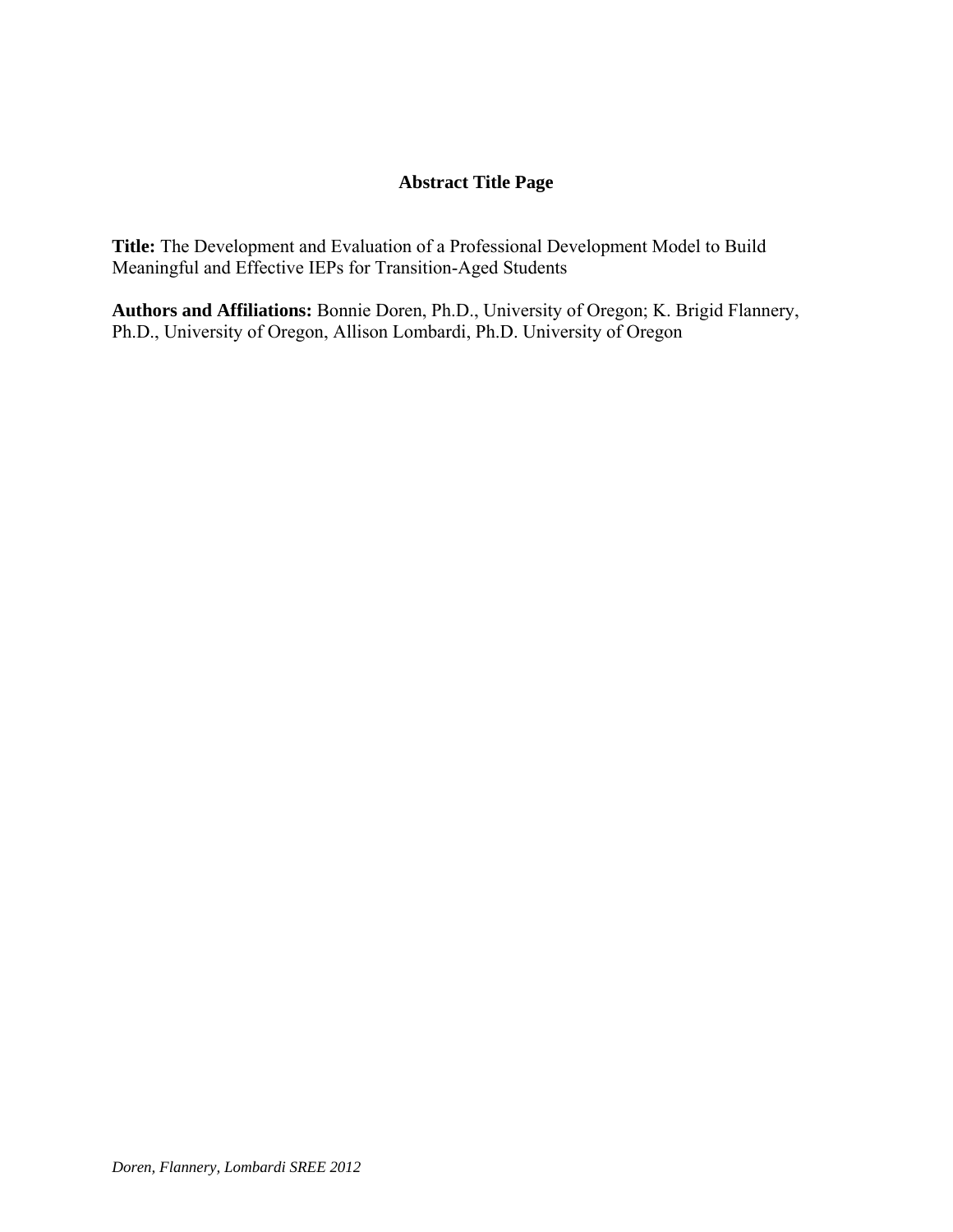#### **Background / Context:**

The intent of the transition mandates contained within the Individuals with Disabilities Education Act (IDEA, 2004) has been to ensure that students with disabilities receive meaningful and effective transition services. The Individualized Education Plan (IEP) is the foundation of the implementation of these services (Grigal, Test, Beattie, & Wood, 1997; Halpern, Yovanoff, Doren, & Benz, 1995). The transition requirements are focused on a results-oriented coordinated set of activities that promote movement from school to post-school activities, including postsecondary education, vocational education, integrated employment (including supported employment); continuing and adult education, adult services, independent living, or community participation (Gartin & Murdick, 2005).

Typical training and monitoring of IEPs has focused on teaching what the requirements are and monitoring that the IEP document contains minimal elements of these requirements. This approach to training has yet to result in quality secondary IEPs that are effective and meaningful. Specifically, studies indicate that secondary IEPs suffer from: a) unclear or vague goals, b) lack of mandated areas c) vague transition services with unclear timelines, and d) lack of alignment of IEP components (Grigal et al., 1997; Powers et al., 2005; Krom & Prater, 1993). Meaningful and effective transition age IEPs require a shift from considering the IEP as an annual action plan to a strategic long-term plan to ensure that services support student's identified postsecondary goals (deFur, 2003). The current study was grounded in a strategic planning process. This strategy generalizes to the IEP by shifting the focus of the development of the IEP on annual progress to a focus on the postsecondary goals and developing components to include skills, services, and annual goals to support progress toward postsecondary goals. Additional features of the training included, a) conducting several trainings over time, b) congruency of trainings with teacher's current knowledge and experience, c) active learning, d) use of professional learning communities, and e) opportunities for practice and direct linkage to practice. These features are commensurate with effective professional development strategies and adult learning principals (Borko, 2004; Little Gearhart, Curry & Kafka, 2003; Vaughn & Coleman, 2004).

### **Purpose / Objective / Research Question / Focus of Study:**

The purpose of the study was to examine the potential efficacy of a professional development training model targeting IEP case managers of transition-age students. A training model was developed and a pilot study conducted to understand the promise of the model to improve the development of critical components within the IEP document that support the preparation of students with disabilities for further education and employment after high school services have ended. The current study focused on the postsecondary goals that are required within IEPs of transition-aged students.

### **Population / Participants / Subjects and Setting:**

Participants included 18 secondary special education teachers from 12 high schools across five school districts located within the same county in a Northwest state. Teachers were included that managed a caseload of transition-age students identified for special education services. Years case managing IEPs ranged from 0=less than a year to 39 years ( $\bar{x}$ =9.9, *SD*) =10.6). Teachers ranged in age from 24 to 63 years ( $\overline{\mathbf{x}}$  = 42.8, *SD* = 13.2), and 61% of the participants were female.

#### **Intervention / Program / Practice:**

All case managers attended a two-day group training. The training focused on the rationale for postsecondary goals, transition services including the course of study, present level of academic and functional performance, and annual goals. Emphasis was placed on providing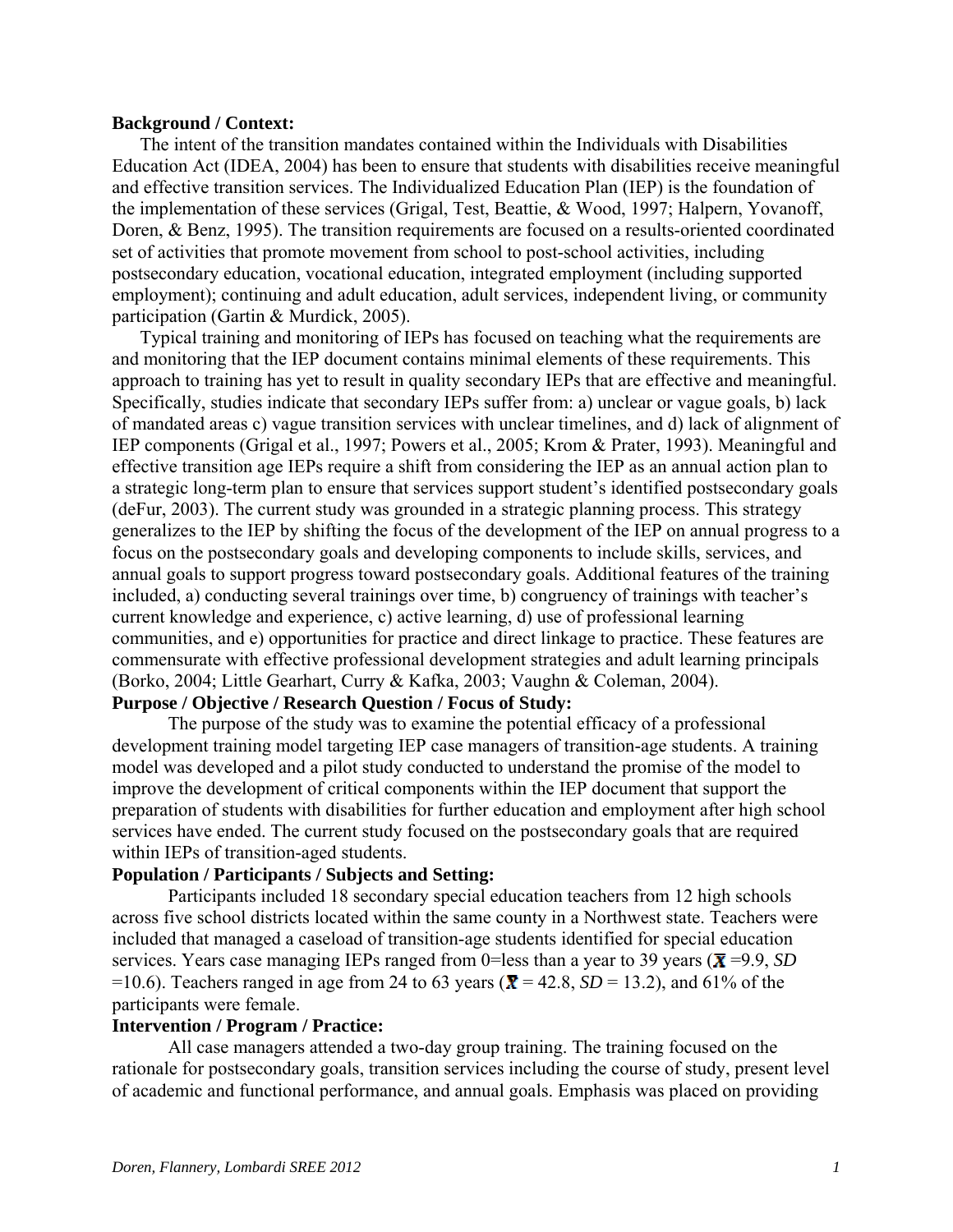the highest level of clarity and specificity within each of these components, and alignment of components with postsecondary goals. Case studies and participant's own IEPs were used throughout the training to demonstrate IEP components within a substantive context. IEPs and components were examined, discussed, and revised based on feedback provided by the research team and participants. Several extended learning and practice sessions were conducted. The format of these sessions was based upon a professional learning community model in which learning and extension to practice occurs through critical reflection with others who share the same experience and a focus on student learning (Buysse, Sparkman, & Wesley, 2003). **Research Design:** 

A pre-post waitlist control group design was employed to understand the promise of the intervention to impact the development of transition-age IEP documents. Preliminary findings are presented here that represent an examination of pre-post within group differences for the intervention group and the extent to which case manger and IEP-level variables accounted for differences in the development of postsecondary goals. Additional findings will be included in the poster session including treatment and comparison group analyses.

#### **Data Collection and Analysis:**

A sample of IEPs was gathered from each participant before and after participating in the professional development. A scoring manual was developed and tested to facilitate reliable scoring of the components of the IEP. The scoring manual went through several iterations of development and revision after which the manual was finalized and IEPs scored. Inter-rater reliabilities were conducted on 26% of the IEPs. Average inter-rater reliability was 89%. Scores along with student demographic characteristics were obtained from the IEP and a case manager information was obtained via a profile questionnaire.

*Outcomes.* The IDEA mandated postsecondary goal areas of employment and education/training were assessed. Within each of these two areas three outcome variables were scored reflecting: a) whether or not a postsecondary goal was present for employment or education/training (PSG-Present; 1=yes; 0=no), b) when present, whether or not the goal was stated to occur after high school services (PSG-After HS; 1=yes; 0=no), and c) the quality of the postsecondary goal (PSG-Quality—a continuous variable that ranged from 0 to 1). Postsecondary goal quality represented an average of scores of three attributes including: a) the degree to which the goal was measurable (scored 0=not observable to 3=observable and specific), b) is based on student interests and preferences  $(1 = yes; 0 = no)$ , and c) is based on an age-appropriate assessment scored (0= none stated to 2=both an assessment and interpretation of results provided).

*Predictors.* Three case manger level variables were included: a) the amount of professional development was scored as a proportion of the total number of hours of professional development training received divided by the total number of hours possible and ranged from 0=none to 1=all, b) years case managing IEPs, and c) primary teaching placement of the case manager scored 1=self-contained or 0=general education classroom or resource room. Three IEP level variables were included: a) time of measurement (0=pre; 1=post), b) student grade level scored 10 (9 and 10 combined) 11, 12 and 13 (18-21 services), and c) primary disability category which was rescored to represent the presence  $(=1)$  or absence  $(=0)$  of the three largest disability groups LD (learning disability), ID (intellectual disabilities) and Autism in the sample of IEPs collected. Table 1 provides a summary of the IEP and case manager level predictors.

*Analytic Approach.* The unit of analysis was student IEPs. The purpose of these analyses was to examine pre- and post- professional development differences in the scoring of IEP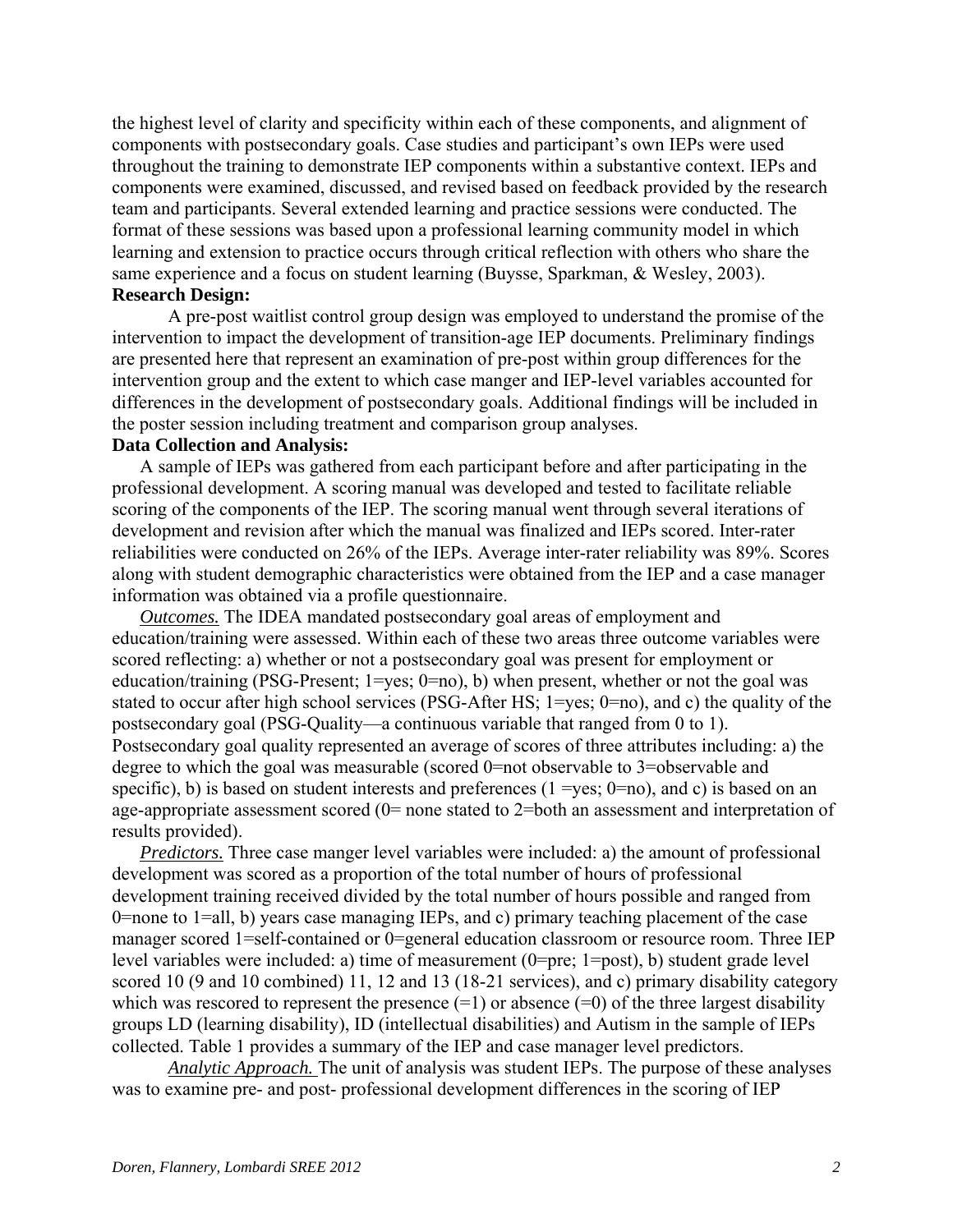postsecondary goal components (time of measurement variable) at the IEP level when case manager level variables are controlled r and additional IEP-level variables are included in the model. Hierarchical linear regression models were estimated for each of the three outcome variables within each of two postsecondary goal areas to produce six models. For these models, all case manager variables were entered in block one and all IEP level variables were entered in block two. Logistic regression models were estimated for dichotomous dependent variables (i.e., PSG-Present and PSG- After HS). Multiple linear regression models were estimated for the continuous PSG-Quality variable.

#### **Findings / Results:**

Table 2 depicts descriptive statistics of outcomes by time of measurement (pre/post). Case managers showed significant differences after receiving the intervention in whether a goal was present in the postsecondary education area but not for the employment area. For both areas significant differences were noted between pre and post IEPs in whether a goal was specified to occur after high school, and in the quality of the postsecondary goal. Overall, the initial descriptive statistics indicate an improvement in the IEP postsecondary goal components after the professional development.

#### **Case manager and IEP-level variables**

*Presence of the postsecondary goal.* When case manager and IEP-level variables are modeled in the PSG-Present in the employment area, the total model was significant  $\chi^2$  (8, 129) = 22.93  $p < 0.05$ . Fit statistics (AIC) indicated that the model including only case manager–level variables was a better fit  $\chi^2$  (8, 129) = 17.76 *p* < .001 (See Table 3). Although no IEP or case manager level variables were significantly associated with whether or not an employment goal was present, the magnitude of the odds ratio for IEPs from case managers with a primary placement in a self-contained classroom indicated that these case managers were nearly 3 times more likely to have employment goals then case managers with primary placements in a general education classroom or resource room. In addition, IEPs of students with Autism were two times more likely to include an employment goal than students with other types of disabilities.

For PSG-Present in the education/ training area, the total model was significant  $\chi^2$  (8,  $129$ ) = 25.45 p < .001 and provided the best fit. The cumulative variance of the IEP variables was significant (block two), indicating the likelihood that case managers will write an education goal may vary according to individual student characteristics. Parameter estimates indicated that time of measurement was significant and the odds ratio indicated that IEPs collected after professional development were 6 times more likely to contain a postsecondary education/training goals than IEPs collected before training when case manager-level variables were controlled. No other case-manager or IEP-level variables were notable (See Table 4).

*Postsecondary goal stated to occur after high school.* The total model for PSG-After HS in the employment area was significant  $\chi^2$  (8, 106) = 45.88,  $p < .001$  and provided the best fit. Parameter estimates indicated that IEPs from case managers with a primary placement in a selfcontained classroom were 78 times more likely to have employment goals stated to occur after high school services than IEPs from case managers with a primary placement in a general education classroom or resource room. In addition, time of measurement was significant (p. < .05) and the odds ratio indicated that IEPs collected after training were 44 times more likely to contain employment goals that were stated to occur after high school services than IEPs collected before the training (See Table 5).

The total model for PSG-After HS in the education/training area was not significant. However, there were notable odds ratios for: a) teaching context, b) whether or not IEPs were of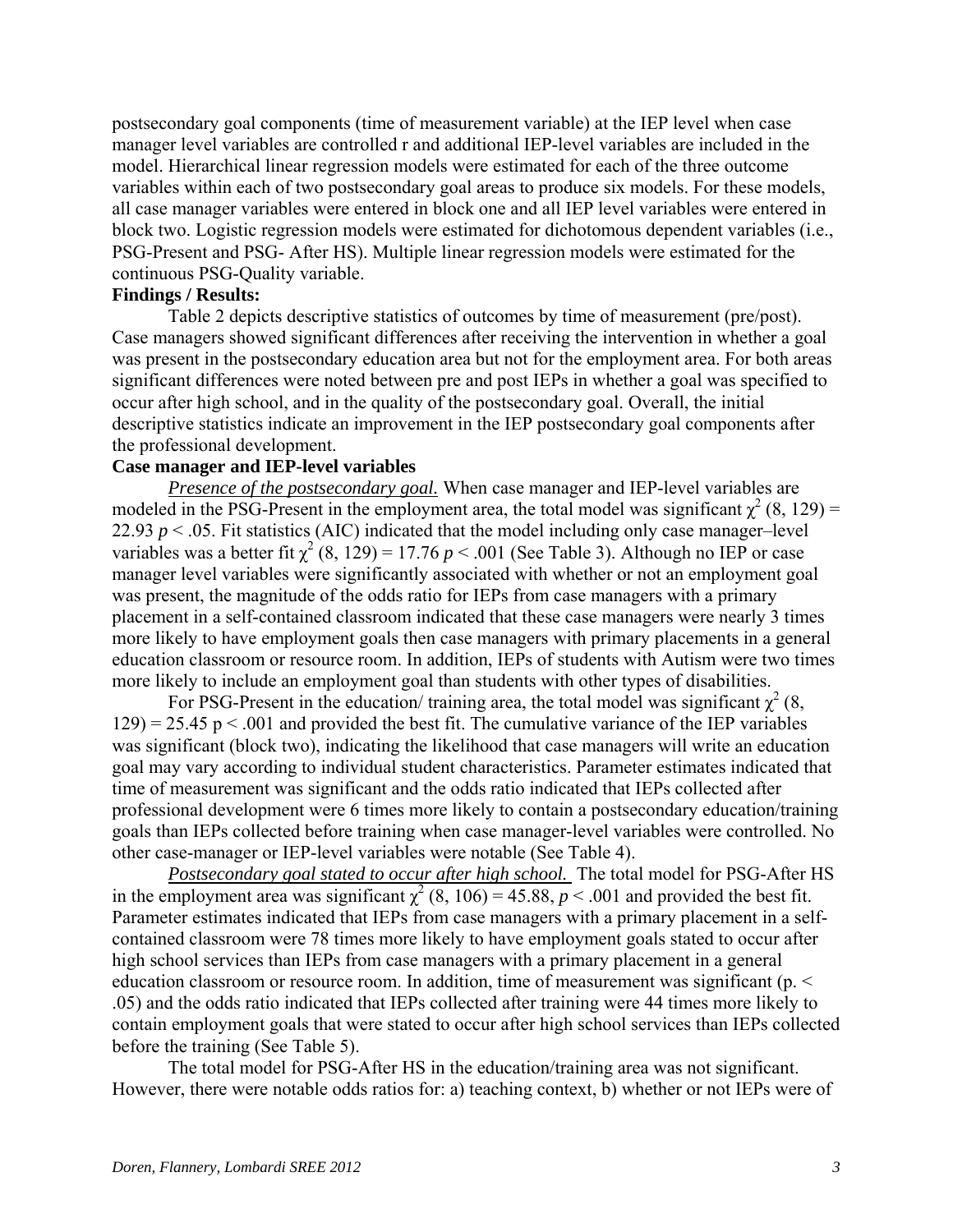students with Autism, and c) time of measurement. Namely, teachers whose primary placement was a self-contained classroom were 15 times more likely to write a postsecondary education goal that was to occur after high school than case managers with a primary placement in a general education classroom or resource room. IEPs of students with Autism were more than two times more likely to contain a postsecondary education goal that was stated to occur after high school than IEPs of students with other types of disabilities. Finally, IEPs collected after professional development were over four times more likely to have an education/training goal that was specified to occur after high school than IEPs collected before professional development, (See Table 6).

*Quality of postsecondary goals.* The total models were not significant in either area however, time of measurement contributed significant unique variance to both the employment ( $t = 2.15$ , p  $<$  0.05) and education (t = 2.07, p  $<$  0.05) models.

### **Conclusions:**

The results indicate that when case-manager and other IEP-level variables were included in the model, postsecondary goals developed after the professional development training were more likely to be present for education/ training and to be stated to occur after high school services. In addition, time of measurement accounted for unique variation in the quality of postsecondary education/training goals. For the employment area, time of measurement did not significantly or meaningfully impact the presence of an employment goal, however, IEPs developed after professional development were more likely to contain postsecondary employment goals that are stated to occur after high school and time of measurement accounted for unique variation in the quality of employment goals. It was noted that a majority of IEPs contained postsecondary employment goals prior to professional development. The results also indicate that case manager's primary placement and a student's disability impacts the postsecondary goal content. Case managers with a primary placement in self-contained classrooms were more likely to have employment goals and postsecondary education goals that were to be stated after high school than case managers in a general education classroom or resource room. One explanation for a greater likelihood of having an employment goal for these case managers may be that case managers in self-contained classrooms focus more on functional goals rather than academically-focused goals. These case managers are typically focused on life skills and services required to support students with more severe disabilities to function in the community and therefore, may be more focused on after high school goals and services than case managers in general education/resource rooms. Similar findings were noted for IEPs of students with Autism.

These preliminary findings provide modest promise that the professional development training model impacted the development of essential components of postsecondary goals-- a foundational component of secondary IEPs. In addition, postsecondary goals varied by case manager and IEP level variables. Developing secondary IEPs that are compliant, aligned with the postsecondary goal and meaningful is important to the implementation of effective transition services that will prepare students with disabilities for further education, employment, and independent living. By the time of the SREE 2012 poster submission we will provide findings that include comparisons between our intervention and wait-list control group. With the provision of additional case managers and IEPs, we will use a HGLM framework to examine dichotomous variables and HLM for continuous. Time of measurement will be examined at Level 1 and group membership at Level 2. Moderator analysis will provide additional information regarding treatment variation.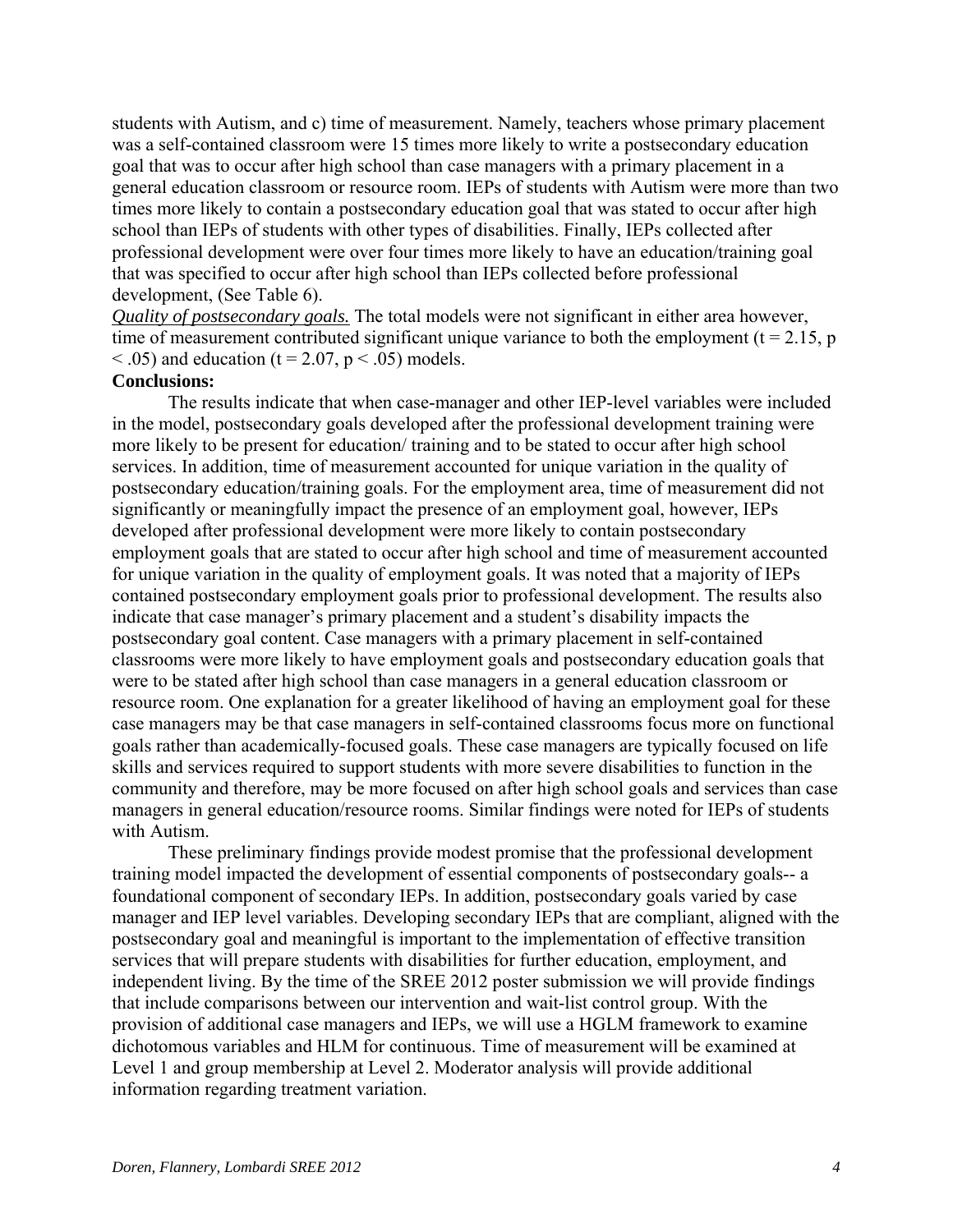#### **Appendix A. References***.*

#### References

- Borko, H. (2004). Professional development and teacher learning: Mapping the terrain. *Educational Researcher, 33*(8), 3-15.
- Buysse, V., Sparkman, K.L., and Wesley, P.W. (2003). Communities of practice: Connecting what we know with what we do. *Exceptional Children, 69*, 263-277.
- deFur, S. H. (2003). IEP Transition planning From compliance to quality. *Exceptionality, 11*(2), 115-128.
- Gartin, B. C. & Murdick, N. L. (2005). IDEA 2004: The IEP. *Remedial and Special Education, 26,* 327-331.
- Grigal, M., Test, D. W., Beattie, J., & Wood, W. M. (1997). An evaluation of transition components of individualized education programs. *Exceptional Children, 63*(3), 357-372
- Halpern , A. S., Yovanoff, P., Doren, B., & Benz, M. R. (1995). Predicting participation in postsecondary education for school leavers with disabilities. *Exceptional Children, 62*, 151-164.

Individuals with Disabilities Education Improvement Act of 2004, 20 U.S.C. § 614 *et seq.*

- Krom, D. M., & Prater, M. A. (1993). IEP goals for intermediate-aged students with mild mental retardation. *Career Development for Exceptional Individuals, 16,* 87-95.
- Little, J. W., Gearhart, M., Curry, M., & Kafka, J. (2003). Looking at student work for teacher learning, teacher community, and school reform. *Phi Delta Kappan, 85,* 185-192.
- Powers, K. M., Gil-Kashiwabara, E., Geenen, S., Power, L., Blandran, J. ..(2005). Mandates and effective transition planning practices reflected in IEPs. *Career development for exceptional individuals, 28,* 47-59.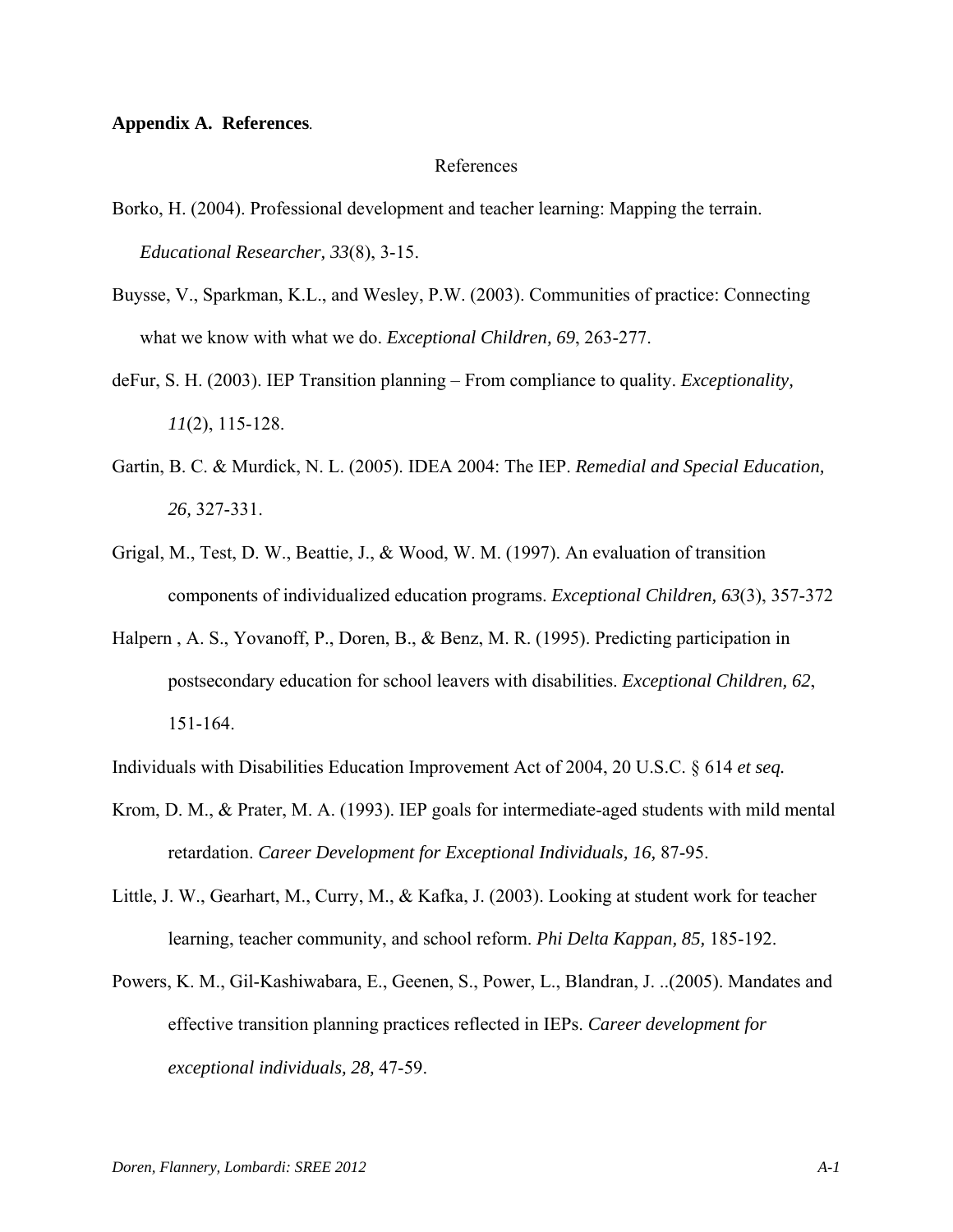Price, L. (2002). The connections among psychosocial issues, adult development and selfdetermination. In L. C. Brinckerhoff., J. M. McGuire, & S. F. Shaw (Eds.), *Postsecondary education and transition for students with learning disabilities.* Austin, Texas: PRO-ED, Inc.

Vaughn, S., & Coleman, M. (2004). The role of mentoring in promoting use of research-based practices in reading. *Remedial and Special Education, 25*(1), 25-38.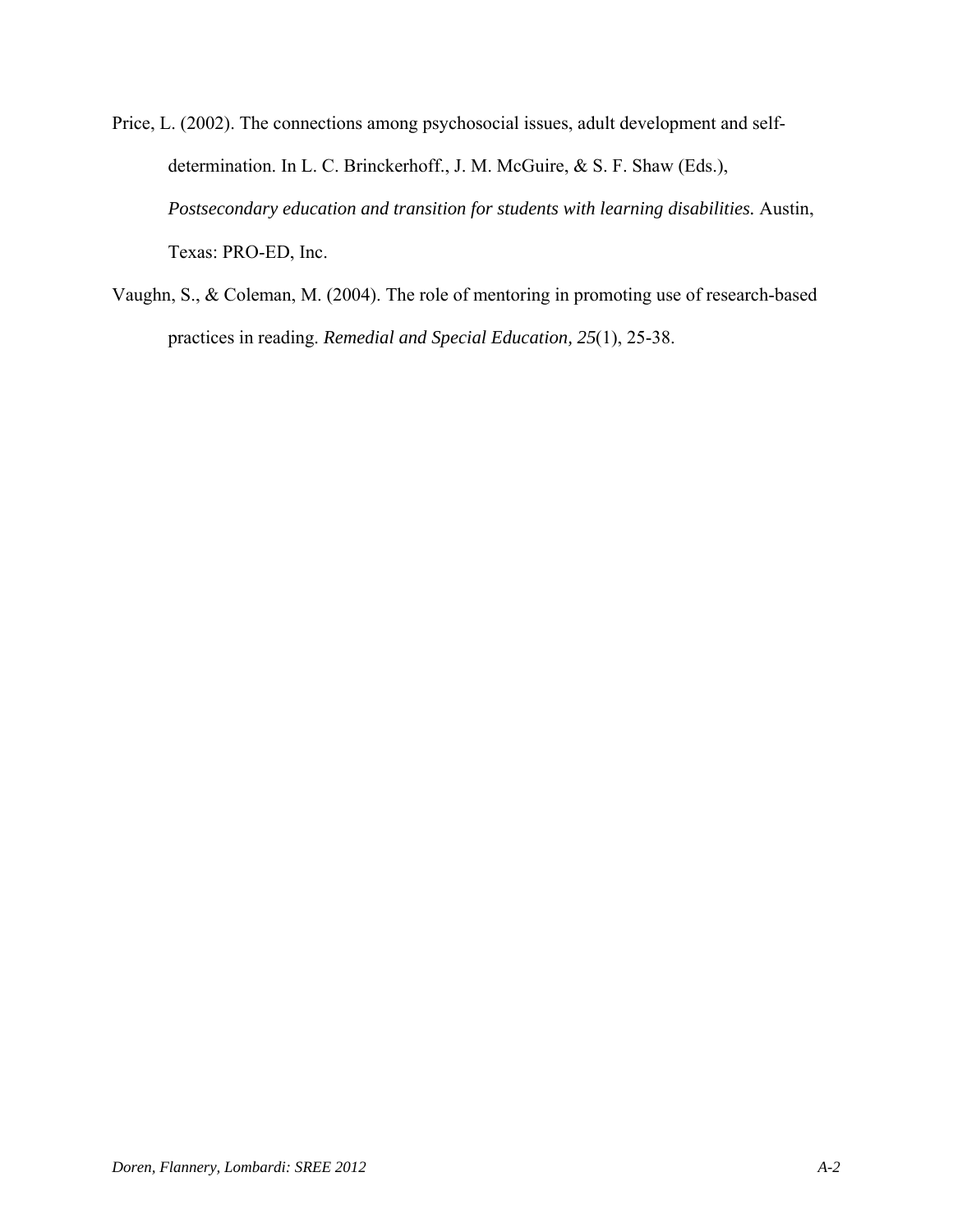# **Appendix B. Tables and Figures**

Table 1

*Student and Teacher Predictors* 

| Predictor                          | $\boldsymbol{N}$ | $\frac{0}{0}$    |  |
|------------------------------------|------------------|------------------|--|
| Student                            |                  |                  |  |
| Learning Disability                | 41               | 30               |  |
| <b>Mental Retardation</b>          | 48               | 35               |  |
| Autism                             | 34               | 25               |  |
| Other                              | 21               | 15               |  |
| Grades 9-10                        | 36               | 26               |  |
| Grade 11                           | 29               | 21               |  |
| Grade 12                           | 41               | 30               |  |
| Grade 13                           | 31               | 23               |  |
| Teacher                            |                  |                  |  |
| Teaching context                   |                  |                  |  |
| General Education or Resource Room | 72               | 53               |  |
| Self-contained classroom           | 65               | 47               |  |
| Dosage <sup>a</sup>                | .71 <sup>a</sup> | .16 <sup>a</sup> |  |
| Years Experience <sup>a</sup>      | $10.06^a$        | $9.88^{a}$       |  |

*Notes.* Students with multiple disabilities (14%) were counted in all appropriate disability categories. Dosage scale range is 0 to 1 and meant to be interpreted as a percentage. Years Experience ranged from 0 to 39.

<sup>a</sup>Means and standard deviations reported instead of *N* size and percent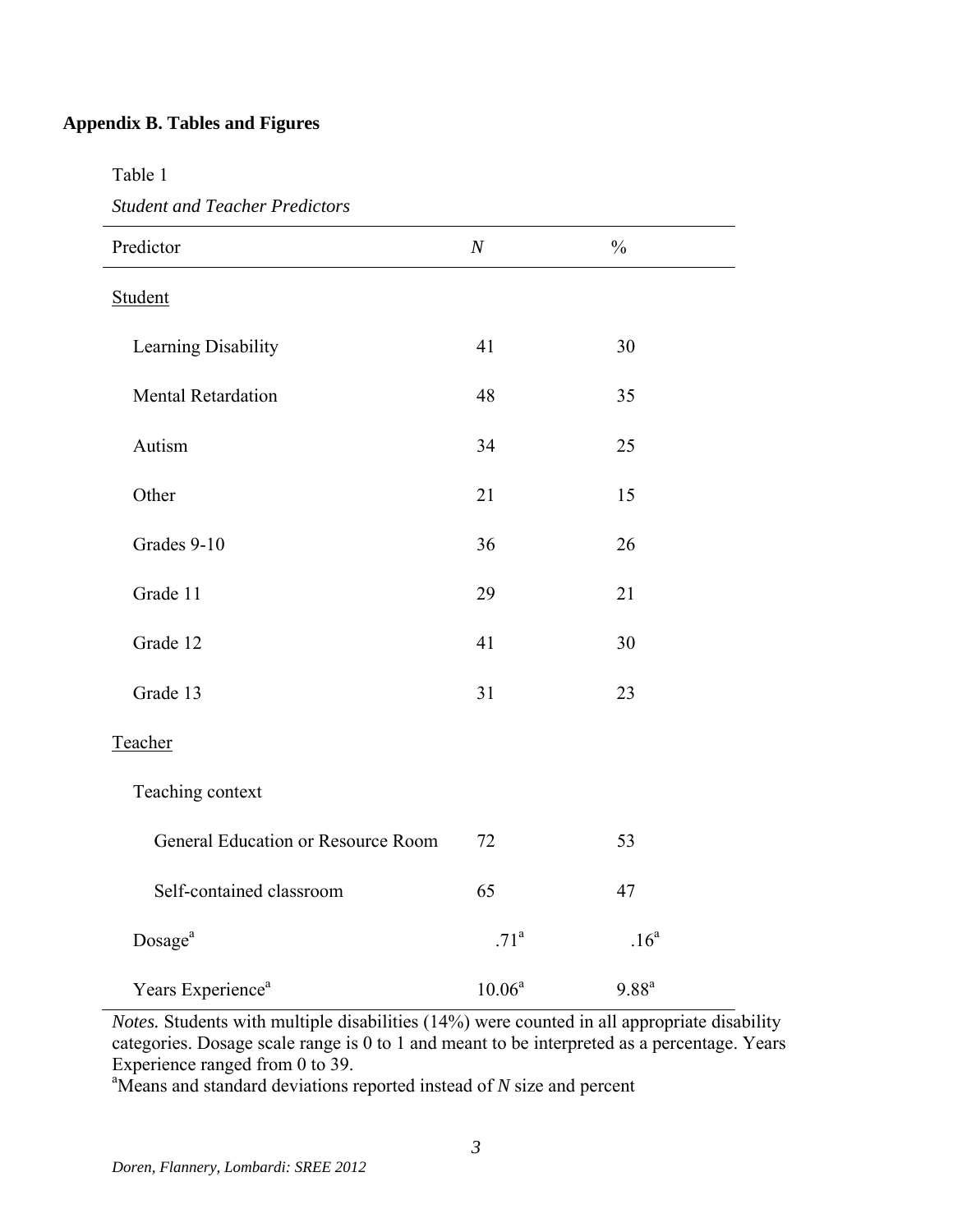| Outcome            |          | Pre-Training |           |          | Post-Training           |                   |                  |             |
|--------------------|----------|--------------|-----------|----------|-------------------------|-------------------|------------------|-------------|
|                    | $\cal N$ | X            | $\cal SD$ | $\cal N$ | $\overline{\mathbf{X}}$ | $\boldsymbol{SD}$ | $\boldsymbol{t}$ | Cohen's $d$ |
| Employment         |          |              |           |          |                         |                   |                  |             |
| PSG Present        | 75       | .83          | .38       | 62       | .84                     | .37               | 0.18             | .03         |
| PSG- After HS      | 62       | .69          | .47       | 52       | .98                     | .14               | $4.63**$         | .84         |
| <b>PSG Quality</b> | 43       | .25          | .19       | 51       | .36                     | .25               | $2.38*$          | .50         |
| Education          |          |              |           |          |                         |                   |                  |             |
| <b>PSG</b> Present | 75       | .52          | .50       | 62       | .84                     | .37               | $4.14**$         | .73         |
| PSG- After HS      | 39       | .79          | .41       | 52       | .94                     | .24               | $2.16*$          | .45         |
| <b>PSG Quality</b> | 31       | .32          | .16       | 49       | .41                     | .17               | $2.37*$          | .55         |

*Pre/Post Professional Development Training Differences by PSG Outcomes across Employment and Education* 

*Note.* Scale range on all outcomes is 0 to 1. Cohen's *d* statistic (.20 small effect, .50 medium effect, .80 large effect)  $*_{p}$  < .05.\*\**p* < .001.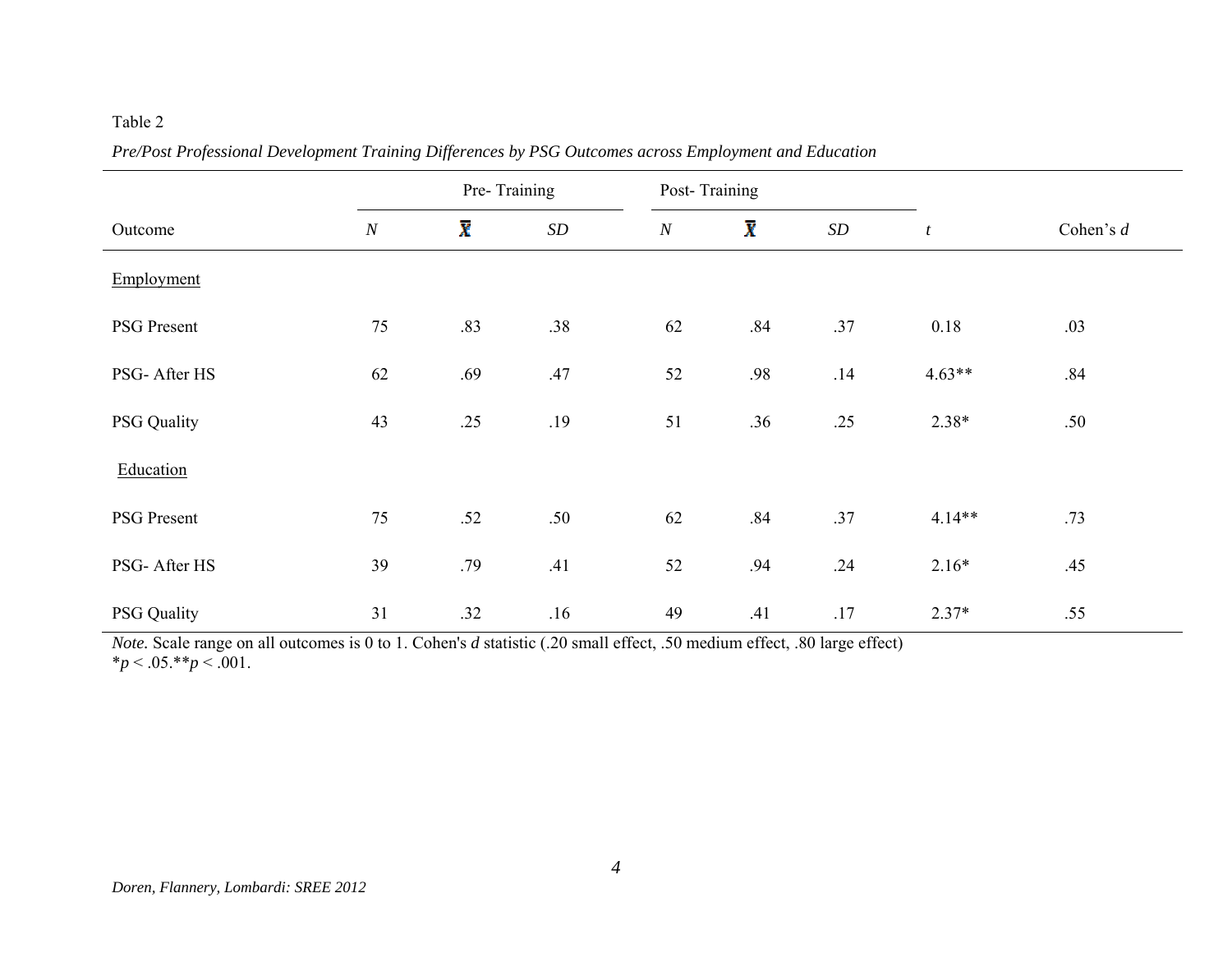*PSG Present: Hierarchical Logistic Regression Model Results and Standardized Beta Weights Employment* 

| Model                              | $\beta$ | SE   | Odds | df             | $\chi^2$  | $-2LL$ | <b>AIC</b> |
|------------------------------------|---------|------|------|----------------|-----------|--------|------------|
| Step 1: Teacher<br>characteristics |         |      |      | $\overline{3}$ | $17.76**$ | 106.2  | 114.2      |
| Dosage                             | .37     | .22  | 1.44 |                |           |        |            |
| Years teaching                     | .01     | .04  | 1.01 |                |           |        |            |
| Teaching context                   | 1.07    | 1.11 | 2.93 |                |           |        |            |
| Step 2: Student<br>characteristics |         |      |      | 5              | 5.16      | 101.1  | 119.1      |
| Pre/Post                           | $-.02$  | .51  | .97  |                |           |        |            |
| Grade                              | $-43$   | .32  | .65  |                |           |        |            |
| Learning<br>Disability             | $-.56$  | .66  | .56  |                |           |        |            |
| <b>Mental Retardation</b>          | .38     | 1.07 | 1.46 |                |           |        |            |
| Autism                             | .81     | .93  | 2.25 |                |           |        |            |
| Total model fit                    |         |      |      | 8              | $22.93*$  |        |            |

*Note*. Standardized beta weights are shown when all variables were included in the equation. *SE* = standard error.  $-2LL = -2$  Log Likelihood. AIC = Akaike Information Criteria. CI = Confidence Interval \**p* < .05. \*\**p* < .001

*Doren, Flannery, Lombardi: SREE 2012*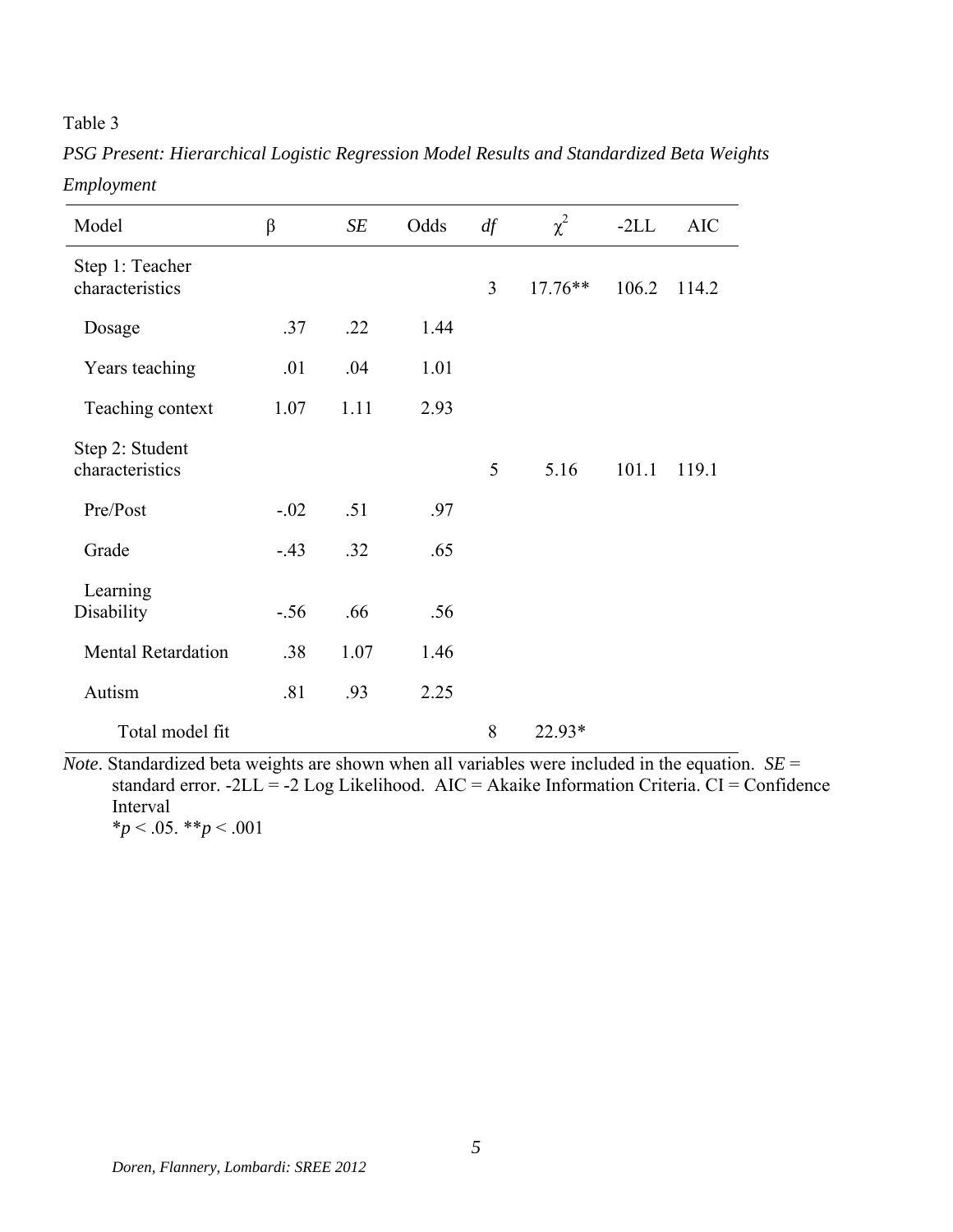*PSG Present: Hierarchical Logistic Regression Model Results and Standardized Beta Weights Education* 

| Model                              | $\beta$  | SE  | Odds | df | $\chi^2$  | $-2LL$ | <b>AIC</b> |
|------------------------------------|----------|-----|------|----|-----------|--------|------------|
| Step 1: Teacher<br>characteristics |          |     |      | 3  | 5.06      | 169.7  | 177.7      |
| Dosage                             | .01      | .16 | 1.01 |    |           |        |            |
| Years teaching                     | .01      | .02 | 1.00 |    |           |        |            |
| Teaching context                   | $-.79$   | .71 | .45  |    |           |        |            |
| Step 2: Student<br>characteristics |          |     |      | 5  | $20.38**$ | 149.4  | 167.4      |
| Pre/Post                           | $1.78**$ | .45 | 5.98 |    |           |        |            |
| Grade                              | .12      | .21 | 1.12 |    |           |        |            |
| Learning<br>Disability             | .19      | .63 | 1.21 |    |           |        |            |
| <b>Mental Retardation</b>          | $-.20$   | .65 | .81  |    |           |        |            |
| Autism                             | $-.83$   | .57 | .43  |    |           |        |            |
| Total model fit                    |          |     |      | 8  | $25.45**$ |        |            |

*Note*. Standardized beta weights are shown when all variables were included in the equation. *SE* = standard error.  $-2LL = -2 Log Likelihood$ . AIC = Akaike Information Criteria. CI = Confidence Interval  $*_{p}$  < .05.  $*_{p}$  < .001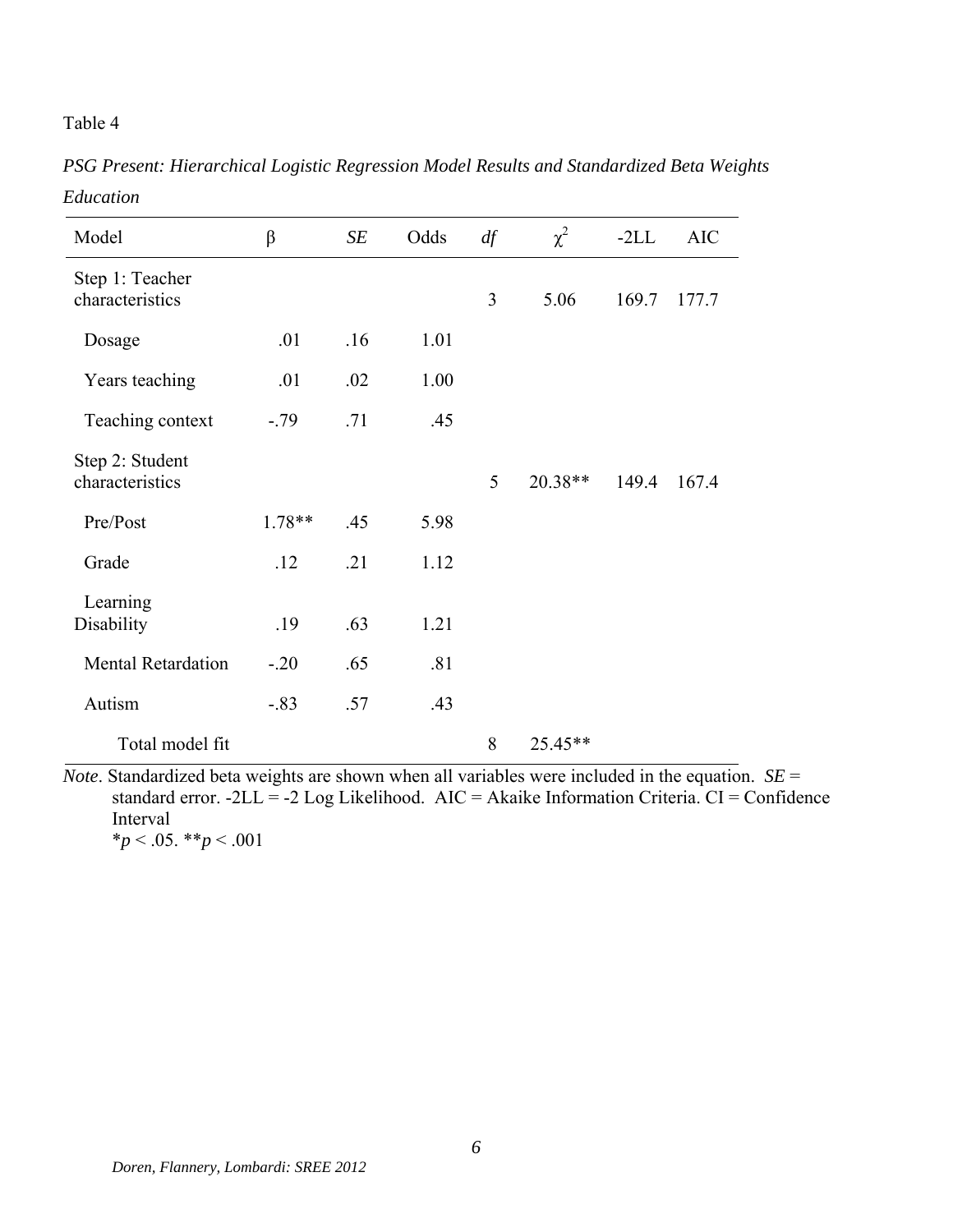*PSG- Stated-After-High-School: Hierarchical Logistic Regression Model Results and Standardized Beta Weights* 

| Model                              | $\beta$ | SE   | Odds  | df | $\chi^2$  | $-2LL$ | <b>AIC</b> |
|------------------------------------|---------|------|-------|----|-----------|--------|------------|
| Step 1: Teacher<br>characteristics |         |      |       | 3  | $17.58**$ | 88.3   | 96.3       |
| Dosage                             | $-.84*$ | .32  | .43   |    |           |        |            |
| Years teaching                     | $.22*$  | .07  | 1.25  |    |           |        |            |
| Teaching context                   | $4.35*$ | 1.65 | 78.00 |    |           |        |            |
| Step 2: Student<br>characteristics |         |      |       | 5  | $27.30**$ | 60.9   | 78.9       |
| Pre/Post                           | $3.78*$ | 1.19 | 44.14 |    |           |        |            |
| Grade                              | $-.63$  | .40  | .52   |    |           |        |            |
| Learning<br>Disability             | $-.58$  | .90  | .42   |    |           |        |            |
| <b>Mental Retardation</b>          | $-1.65$ | 1.24 | .19   |    |           |        |            |
| Autism                             | $-46$   | .99  | .63   |    |           |        |            |
| Total model fit                    |         |      |       | 8  | 45.88*    |        |            |

*Employment* 

*Note*. Standardized beta weights are shown when all variables were included in the equation. *SE* = standard error. -2LL = -2 Log Likelihood. AIC = Akaike Information Criteria. CI = Confidence Interval  $*_p$  < .05. \*\**p* < .001